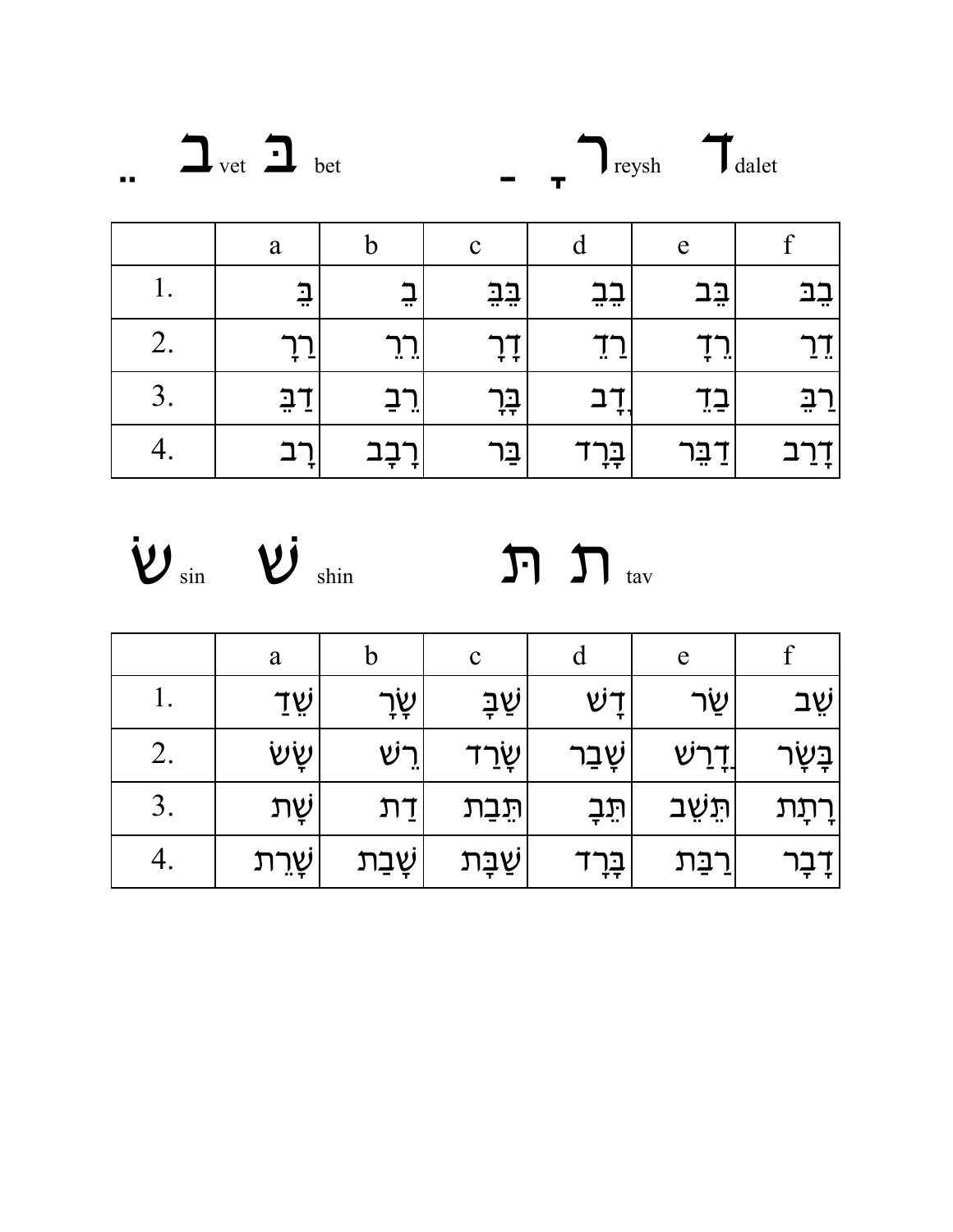# **GRADE 6 TEFILOT**

#### **BARCHU**

Ba-r'choo et Adonai ha-m'vo-rach Ba-ruch Adonai ha-m'vo-rach l'o-lam va-ed!

### SHEMA/V'AHAVTA

Sh'ma Yisra-eil:

Adonai Eloheinu, Adonai echad! **Baruch Sheim** k'vod malchuto l'olam va-edl V'a-havta et Adonai Flo-heicha b'chol l'vay'cha uy'chol naf'sh'cha uv'chol m'odecha. V'ha-yu had'varim ha-eileh asher anochi m'tzav'cha ha-yom al l'vavecha, v'shinantam l'vanehcha v'dibarta bam b'shiv't'cha b'veitecha uv'lech't'cha vaderech uv'shoch'b'cha uv'ku'mecha Uk'shartam l'ot al yadecha, v'ha-yu l'totafot bein eineicha uch'tavtam al mezuzot beitecha uvisharecha. L'ma-an tiz'k'ru va-asitem et kol mitzvotai vi'h'yitem k'doshim l'Elo-heichem.

ּבָרכוּ אֶת יִיַ הַמְּבוֹרָךָ: ַבַּרוּדְ יִיַ הַמַּבוֹרַדִּ ּלְעוֹלַם וַעֲד

ּשְׁמַע יִשְׁרָאֵל יהוה אֱלהֱינוּ יהוה אֶחֲד! ברוּד שם כִּבוֹד מַלְכוּתוֹ לְעוֹלַם וַעֲדׁ! וְאֲהַבְתַּ אֶת יִיַ אֱלְהֵיךָ, בִּכַל לְבֵבִךָ, וּבִכָל-נַפִּשְׁךָ וּבְכַל-מָאֹדֵךְ. וְהַיוּ הַדְּבַרִים הַאֵלֶה אֲשֶׁר אָנכִי מִצַוְּד הַיּוֹם עַל-לִבַּבֶּךָ, וְשָׁנַּנְתַּם לִבָּנֵיךָ וְדְבַּרְתָּ בָּם בִּשְׁבְתָּךְ בִּבְתֵךְ וּבְלֵכְתָךְ ּבַדֶּרֶךְ וְּבִשָּׁכִבְּךָ וּבְקוּמֵךָ. ּוּקְשַׁרְתָּם לְאוֹת עַל-יָדֵדּ, וְהַיוּ לְטטַפת בֵּן עֶנֵיךָ וּכְתַבְתַּם עַל-מְזוּזת בֵּתֵךְ וּבִשְׁעֲרֵיךָ. לִמַעַן תּזִכְּרוּ וַעֲשִׂיתֵם אֶת-כַּל-מְצִוּתַי וְהִייְתֵם קָדֹשִׁים לאלהיכם.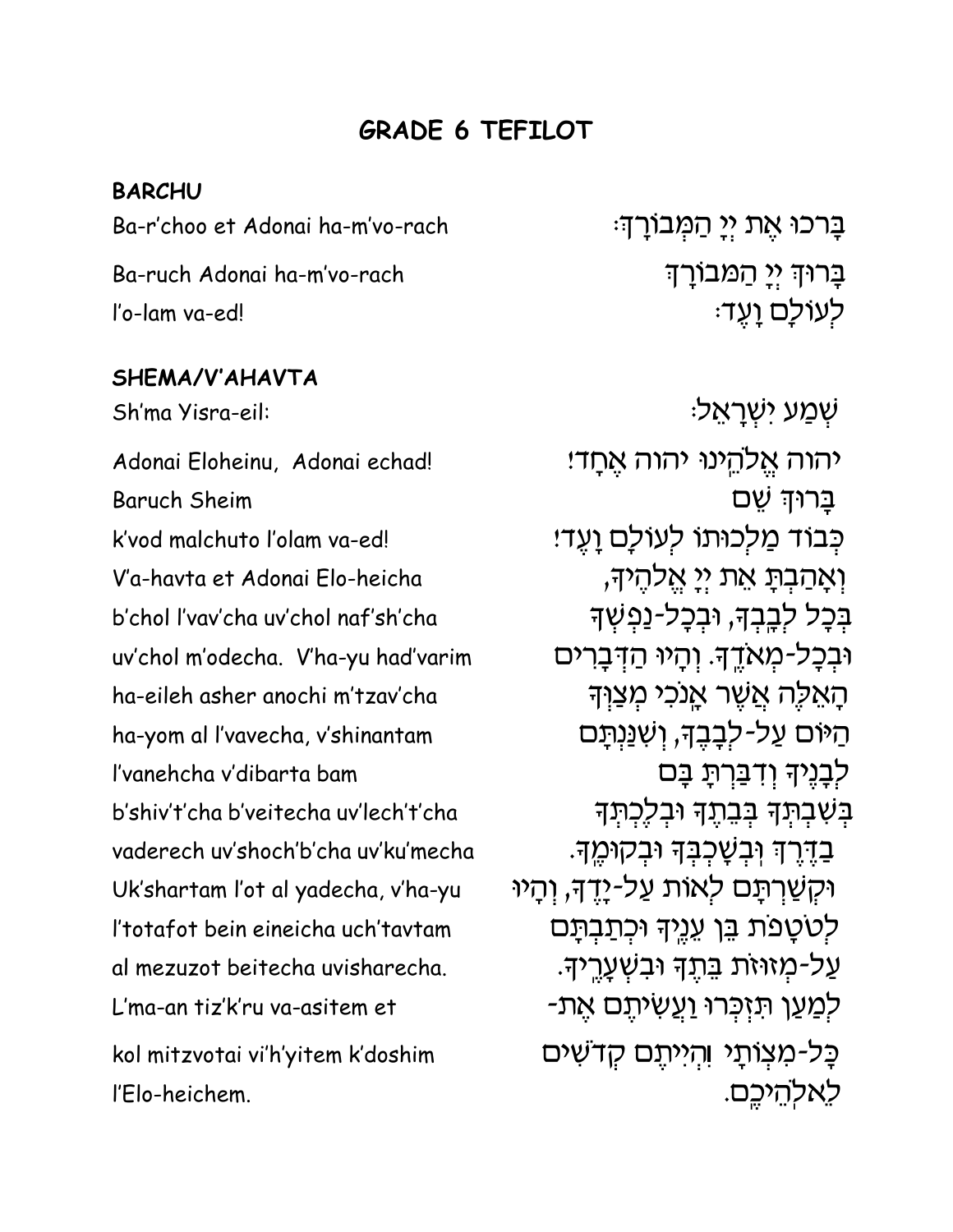$\overline{2}$ 

Ani Adonai Elo-heichem asher hotzeiti etchem m'eretz Mitzra-yim li-h'yot lachem l'Elo-him, Ani Adonai Elo-heichem.

Mi chamocha ba-eilim, Adonai?

Mi kamocha ne-edar bakodesh.

norg te'hilot oseh feleh?

אֲנִי יִי אֵלהֵיכֵם אֲשֶׁר הוֹצֵאתִי אֵתְכֵם מֵאֵרֵץ מִצְרַיִם לְהִיוֹת לַבֵם לֵאלהִים, אֲנִי יִיַ אֲלְהֵיּכֵם.

# מי-כַמִכָּה בָּאֵלם, יהוהי מי כַּמִכָּה וֵאִדַּר בַּקְדָשׁ, נורא תהלת, עְשֶׂה פֵלֶאיִ

## **AVOT V'IMAHOT**

**MI CHAMOCHA** 

אַדנַי שִׂפַּתַי תּפִתַּח Adonai s'fatai tiftach ופי <u>י</u>גיד תהלת. ufi yagid t'hilatecha. Adonai, open up my lips that my heart may declare your praise. Baruch ata, Adonai, ַבַּרוּדְּ אַתַּה יִי, אֱלהֵינוּ וֶלֹהֵי אֲבוֹתֱינוּ וְאִמוֹתֵנוּ Eloheinu veiloheiavoteinu v'imoteinu: אֱלהֵי אֲבִרָהָם, אֱלֹהֵי יִצְחַק, Elohei Avraham, Elohei Yitzchak, ואלה יַעֲקב. veilohei Ya-akov. אֱלֹהֵי שֲׂרַה, אֱלֹהֵי רִבְקָה, Elohei Sara, Elohei Riv-ka, אֱלהֵי לָאֲה, וֵאלהָ רַחֵל. Elohei Lei-a veilohei Racheil.. הָאֵל הַגָּדוֹל הַגְּבּוֹר וְהַנּוֹרָא, Ha-El hagadol hagibor v'hanora, אל עליוו, El elyon, גוֹמֵל חֲסָדִים טוֹבִים וְקוֹנֵה הַכּל, gomel chasadim tovim v'koneh ha'kol v'zocher chas'dei avot v'imahot. וְזוֹכֵר חַסְדֵי אֲבות וְאמַהוֹת, וּמֵבִיא גאוּלַה לִבְנֵי בְנֵיהֵם umevi g'ulah liv'nei v'nei'hem